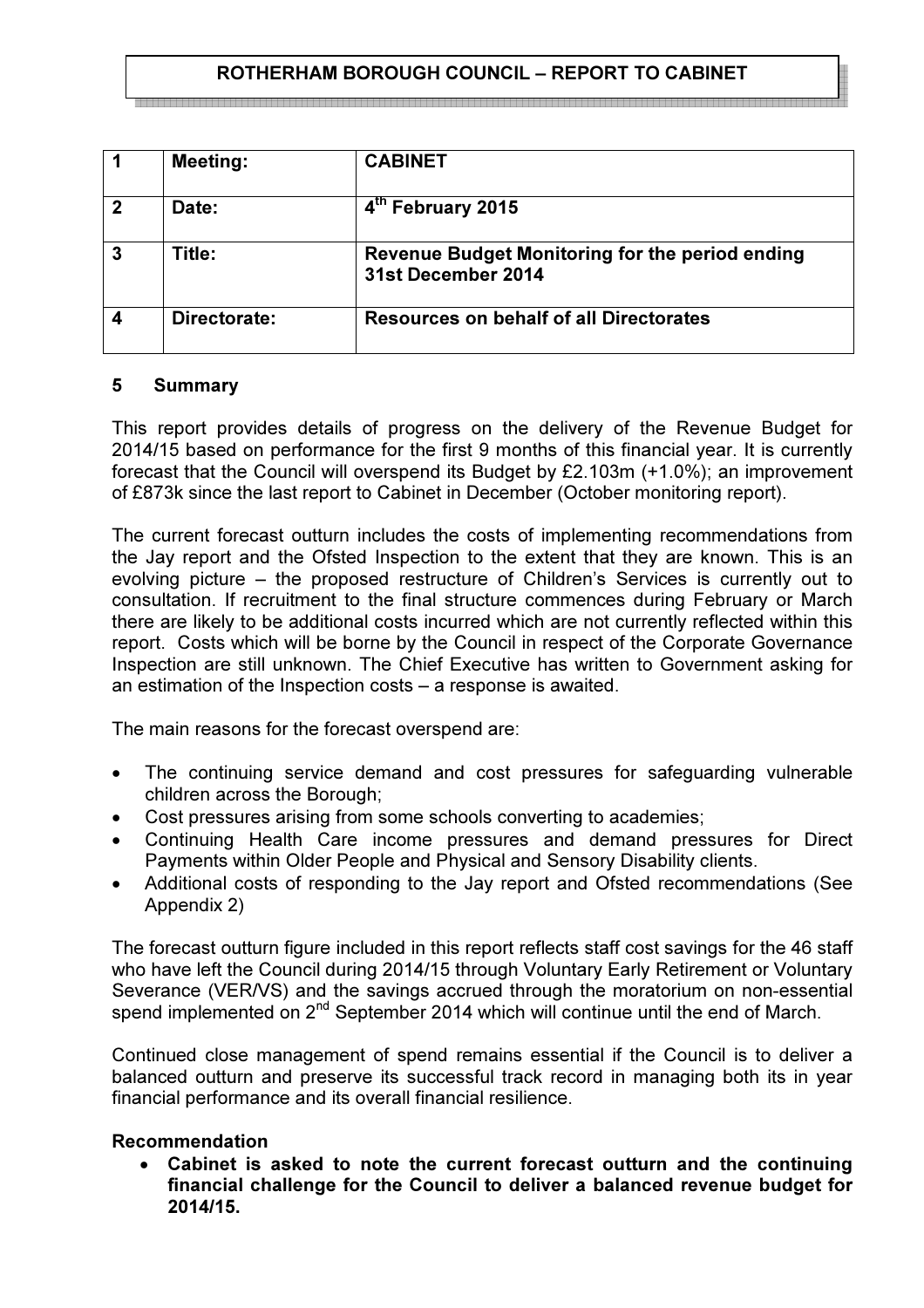## 7.1 Proposals and Details

This report presents details of spending against budget by Directorate covering the first 9 months of the 2014/15 financial year – April 2014 to December 2014 – and forecast costs and income to 31<sup>st</sup> March 2015.

# 7.2 The Overall Position

| Directorate/Service                                   | Annual<br><b>Budget</b><br>2014/15 | <b>Projected</b><br><b>Outturn</b><br>2014/15 | <b>Forecast</b><br><b>Variance</b><br>after Actions<br>$(over(+)/under(-))$<br>spend) |          |
|-------------------------------------------------------|------------------------------------|-----------------------------------------------|---------------------------------------------------------------------------------------|----------|
|                                                       | £'000                              | £'000                                         | £'000                                                                                 | ℅        |
| Children & Young<br><b>People Services</b>            | 43,799                             | 48,143                                        | $+4,344$                                                                              | $+9.9$   |
| <b>Academy Conversions</b><br>(Deficit)               | 0                                  | 310                                           | $+310$                                                                                | $+100.0$ |
| Neighbourhoods &<br><b>Adult Services</b>             | 74,730                             | 73,850                                        | $-880$                                                                                | $-1.2$   |
| <b>Environment and</b><br><b>Development Services</b> | 46,309                             | 45,854                                        | $-455$                                                                                | $-1.0$   |
| <b>Resources</b>                                      | 14,859                             | 14,533                                        | $-326$                                                                                | $-2.2$   |
| <b>Central Services</b>                               | 29,188                             | 28,298                                        | $-890$                                                                                | $-3.0$   |
|                                                       |                                    |                                               |                                                                                       |          |
| <b>TOTAL</b>                                          | 208,885                            | 210,988                                       | $+2,103$                                                                              | $+1.0$   |
|                                                       |                                    |                                               |                                                                                       |          |
| <b>Housing Revenue</b><br>Account (HRA)               | 82,509                             | 80,376                                        | $-2,133$                                                                              | $-2.6$   |

 Appendix 1 to this report provides a detailed explanation of the key areas of forecast over / underspend by Directorate. The summarised position for each Directorate is described below.

# Children & Young People's Directorate (+£4.654m forecast overspend)

The forecast overspend for Children's Services is largely due to pressures within the Children & Families Safeguarding Service. A further pressure (+£310k) relates to schools whose finances are in deficit when they convert to be a sponsored academy leaving the Council responsible for funding their accrued deficit. (Rawmarsh School: A Sports College and Swinton Brookfield Primary School).

A review of Abbey Special School is currently taking place. This school is currently forecasting a deficit outturn for this financial year (2014/15) which may be up to £361k. Depending on the outcome of this review there may be financial implications for the Council. This deficit is not included in the services forecast outturn.

The number of looked after children requiring placements at the end of December 2014 was 411, an increase of 16 since the start of the financial year.

Pressures on budgets for provision of Out of Authority Residential placements (+£3.184m) and the provision of independent Foster Care placements (+£342k) are the main service pressures. The cost of placements has increased as children are presenting with more complex needs. The service is looking at how they can find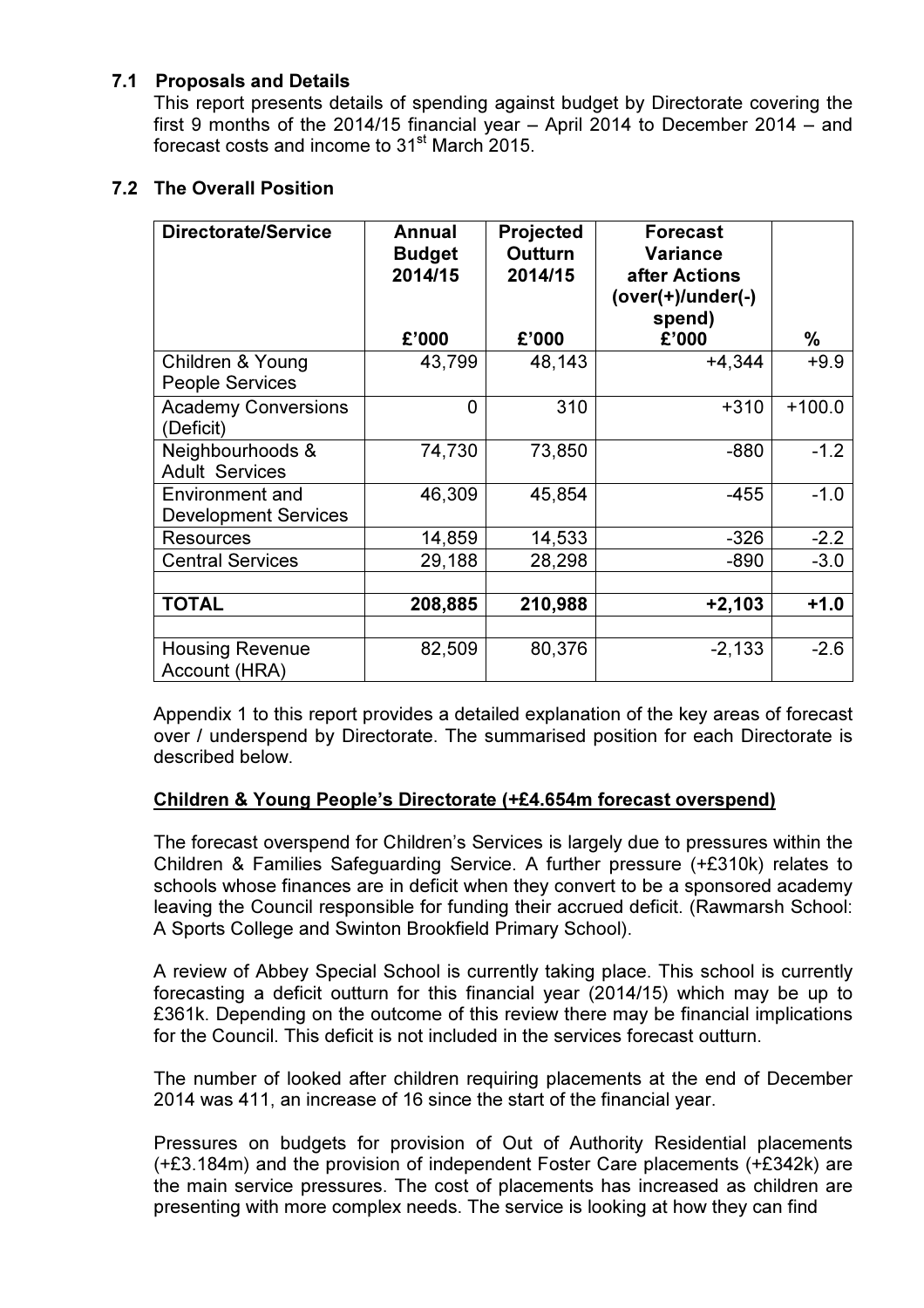suitable, alternative, increased value for money placements to meet the needs of these young people.

Children's Social Care services remain under pressure despite the services' proactive approach to drive down costs including:

- Continued operation and challenge by the Multi-Agency Support Panel
- Successful work undertaken by the Commissioning Team which has resulted in the commissioning and re-commissioning of service provider contracts with significant cost reductions/cost avoidance of £800k to date in 2014/15.

Appendix 2 contains details of additional known costs for 2014/15 in respect of responding to recommendations arising from the Jay and recent Ofsted reports.

### Environment & Development Services including Internal Audit, Asset Management, Communications & Marketing and Policy & Planning (-£455k forecast underspend)

 The Directorate is currently forecasting an underspend of -£455k comprising pressures in Streetpride (+£29k), and Communications (+£55k), with Asset Management showing an improved position (-£228k). The Business Unit is now reporting a forecast underspend position (-£75k) as is Regeneration, Planning and Culture (-£236k). All budgets are continually being reviewed to ensure spend is of an essential nature.

The forecast underspend assumes that the Winter Pressures budget is sufficient to contain costs incurred over the Winter months (2014/15). It should however be noted this budget overspent by +£139k in the mild Winter of 2013/14.

### Neighbourhoods and Adult Services including Public Health, Commissioning, Procurement, Performance & Quality and Cohesion (-£0.880m forecast underspend)

Overall the Directorate (including ring-fenced Public Health funded services) is forecasting an underspend of -£880k. Within this, Adult Services are forecasting a balanced outturn and Neighbourhood Services a forecast underspend of -£761k. Commissioning, Procurement and Performance & Quality services are forecasting a collective underspend of (-£119k). Key Directorate pressures include budget savings from previous years not being fully achieved in respect of additional continuing health care (CHC) funding, delays on achieving budgeted savings within Learning Disability services, plus recurrent pressures on demand for Direct Payments within Older People and Physical and Sensory Disability clients. These pressures are being offset by additional non-recurrent income and tight financial management including the impact of the moratorium on non-essential spend.

. Public Health Services (ring-fenced funding) are currently forecasting a balanced Outturn.

The forecast position for Neighbourhoods and Adult Services is made up of a number of forecast under and overspends, detailed in Appendix 1.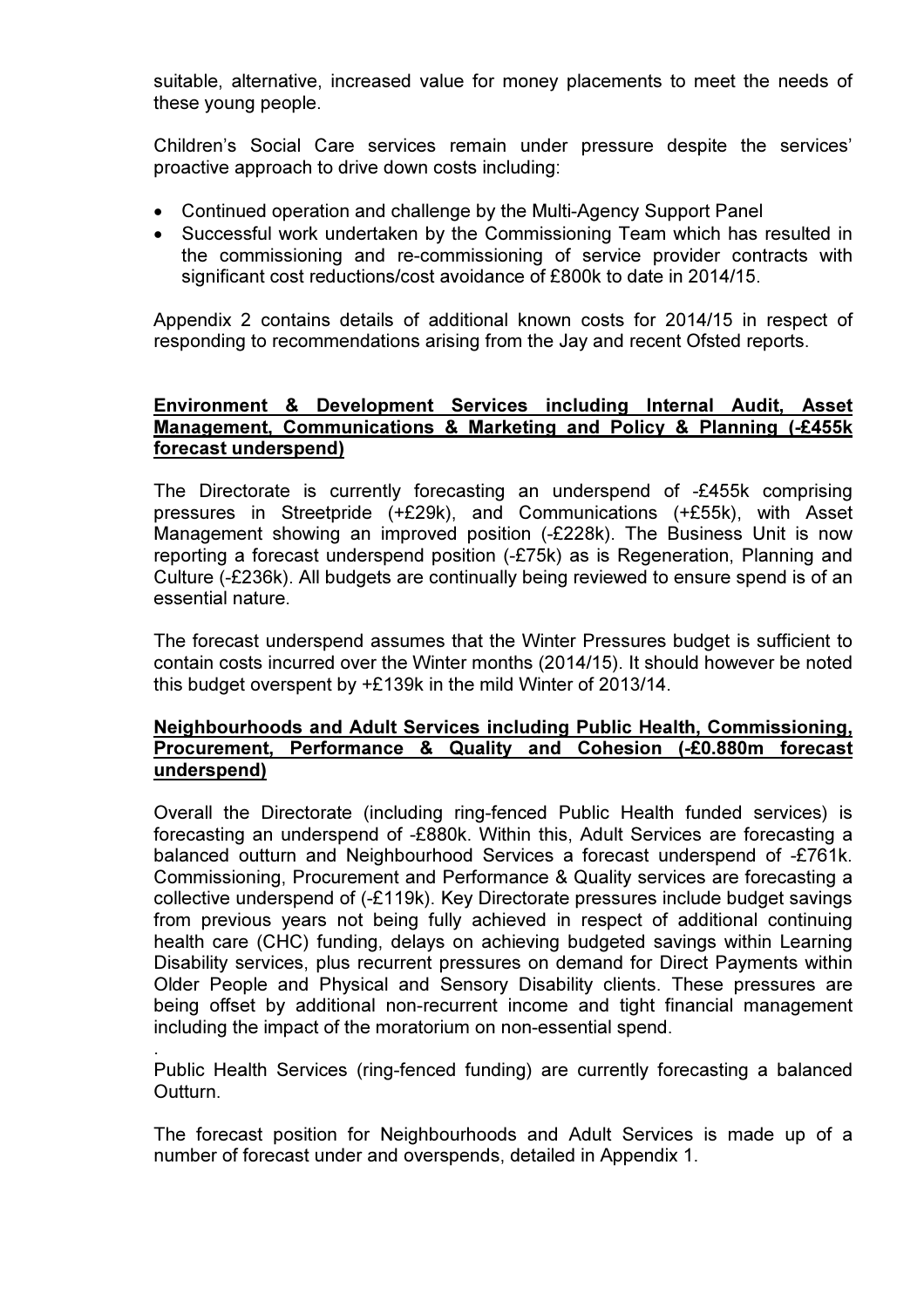# Resources Directorate including ICT (-£0.326m forecast underspend)

Overall the Directorate is forecasting an underspend of -£326k. This is predominantly in respect of reduced costs and additional income generation with HR and Payroll services, additional Housing Benefits income and a contribution from Public Health grant towards the costs of the Policy team.

The forecast position for the Resources Directorate is made up of the forecast under and overspends, detailed in Appendix 1.

# Corporate & Central Services (-£0.890m forecast underspend)

There are currently two key pressures within Central Services. Rotherham's share of the pension deficit in respect of winding down Local Government Yorkshire & Humber (LGYH) (£80k) and Rotherham's share of the costs for the Economic Regeneration Team within the Sheffield City Region Combined Authority (£188k).

Additionally the Council has two key corporate pressures.

- The 2014/15 costs directly associated with the Professor Jay investigation into Child Sexual Exploitation (CSE) amount to £102k. (Costs in 2013/14 were £37k).
- Costs which are being incurred to respond to recommendations included in the Jay Report and the Ofsted Report. These are detailed in Appendix 2 to this report. It should be noted that further costs beyond those included in Appendix 2 will be incurred. The nature of these additional costs is included at the base of Appendix 2. These costs are not currently quantifiable.

There are a number of forecast savings within Central Services which offset the above pressures and contribute to the wider directorate pressures:

- £480k tax saving through efficient tax management;
- £443k representing the reduced provision required to settle the South Yorkshire Trading Standards liability;
- £575k accrued volume rebates & discounts received from suppliers;
- £152k budget underspends: (Camera Partnership (£26k), External Audit Fee (£37k), Integrated Transport Authority underspend (£70k) and Audit Commission rebate (£19k)); and
- £43k additional New Homes Bonus top-slice funding. (Rotherham's share of a national underspend reallocated by Central Government)

# 7.3 Housing Revenue Account (HRA) (Forecast underspend -£2.133m)

The Housing Revenue Account is forecasting a £2.133m reduction in the transfer from reserves compared with the agreed budget. The HRA had budgeted to use £1.440m from reserves but current forecasts a contribution to reserves of £693k.

# 7.4 Agency, Consultancy and Non-Contractual Overtime Costs

Details of spend on Agency, Consultancy and Non-Contractual overtime costs are shown below. These costs are included within each Directorate's forecast outturn position.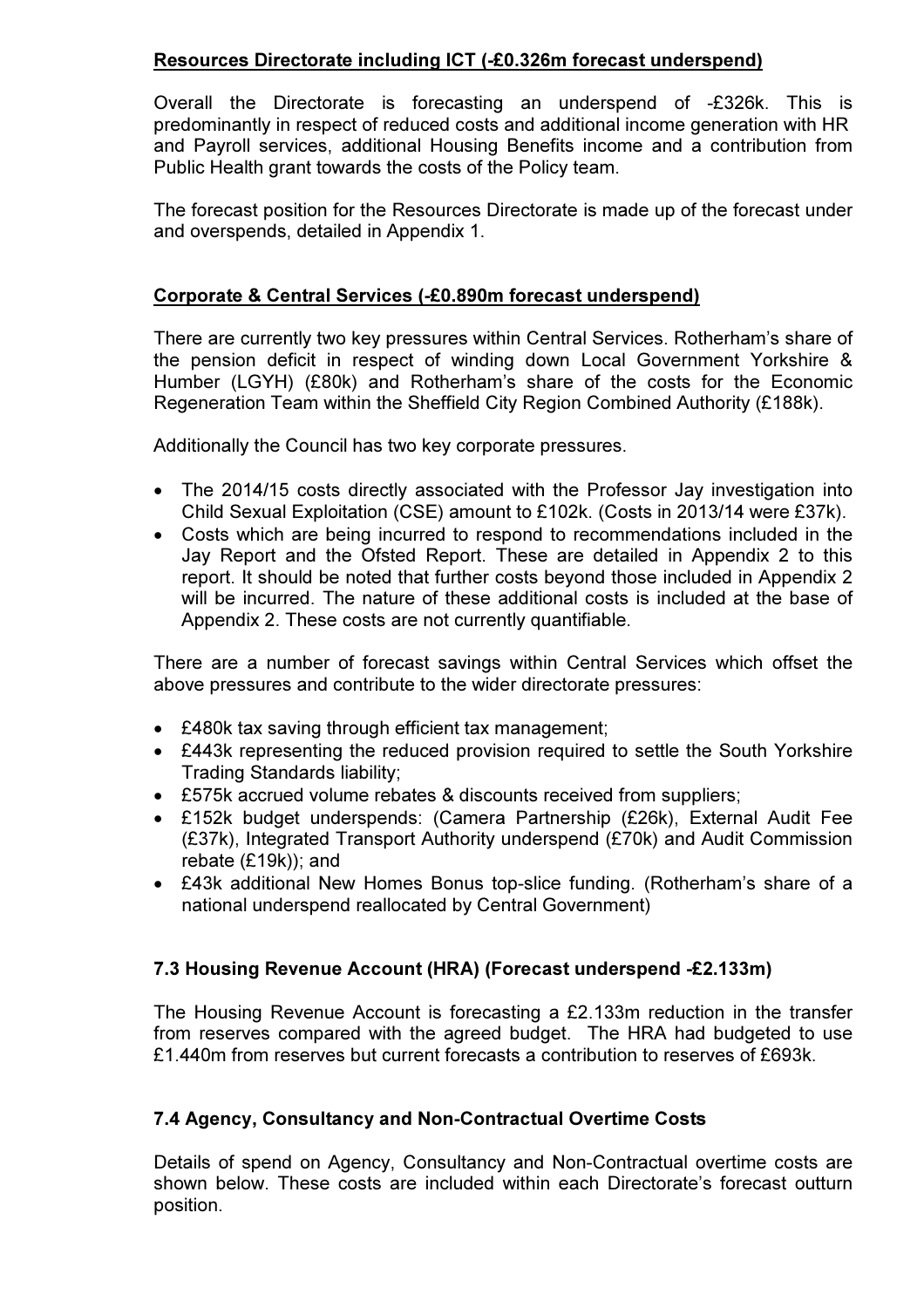### Agency

| <b>Directorate</b>                                     | <b>Outturn</b><br>2013/14 | <b>Cumulative</b><br>to Dec. 2013 | <b>Cumulative</b><br>to Dec. 2014 |
|--------------------------------------------------------|---------------------------|-----------------------------------|-----------------------------------|
|                                                        | £'000                     | £'000                             | £'000                             |
| Children & Young People's<br>Services (CYPS)           | 830                       | 603                               | 735                               |
| Neighbourhoods & Adult<br>Services (NAS)               | 345                       | 286                               | 210                               |
| <b>Environment &amp; Development</b><br>Services (EDS) | 558                       | 493                               | 549                               |
| <b>Resources</b>                                       | 134                       | 102                               | 99                                |
| <b>TOTAL</b>                                           | 1,867                     | 1,484                             | 1,593                             |

### Main reasons for spend:

CYPS: Cover for post of Interim Director of Safeguarding post; cover for vacant and long term sick Social Work posts, additional Social Worker and Manager posts implemented since the Ofsted report and employment of an interim Service Manager to oversee improvement in the LAC service.

NAS: Residential Care and Assessment & Care Management Social work Teams to maintain statutory levels of service, including cover for vacancies and sickness.

EDS: Cover for holidays and sickness absence mainly within Streetpride services.

Resources: Staff cover in Legal Services and ICT

### **Consultancy**

| <b>Directorate</b>                                      | <b>Outturn</b><br>2013/14 | <b>Cumulative</b><br>to Dec. 2013 | <b>Cumulative</b><br>to Dec. 2014 |
|---------------------------------------------------------|---------------------------|-----------------------------------|-----------------------------------|
|                                                         | £'000                     | £'000                             | £'000                             |
| Children & Young People's<br><b>Services</b>            | 274                       | 161                               | 206                               |
| Neighbourhoods & Adult<br><b>Services</b>               | 71                        | 47                                | 0                                 |
| <b>Environment &amp; Development</b><br><b>Services</b> | 173                       | 125                               | 61                                |
| <b>Resources</b>                                        | 23                        | 23                                | 23                                |
| <b>TOTAL</b>                                            | 541                       | 356                               | 290                               |

### Main reasons for spend:

CYPS: School Effectiveness Service which is predominantly grant funded and Special Education Needs & Disabilities (SEND) reform which is specific grant funded. The figure includes £66k Social Care consultancy costs.

EDS: Local Development Plan, Waste PFI, Transportation and Countryside Operations.

Resources: Legal services, Specialist ICT Support and support for Alexis Jay on the publication of the Jay Report.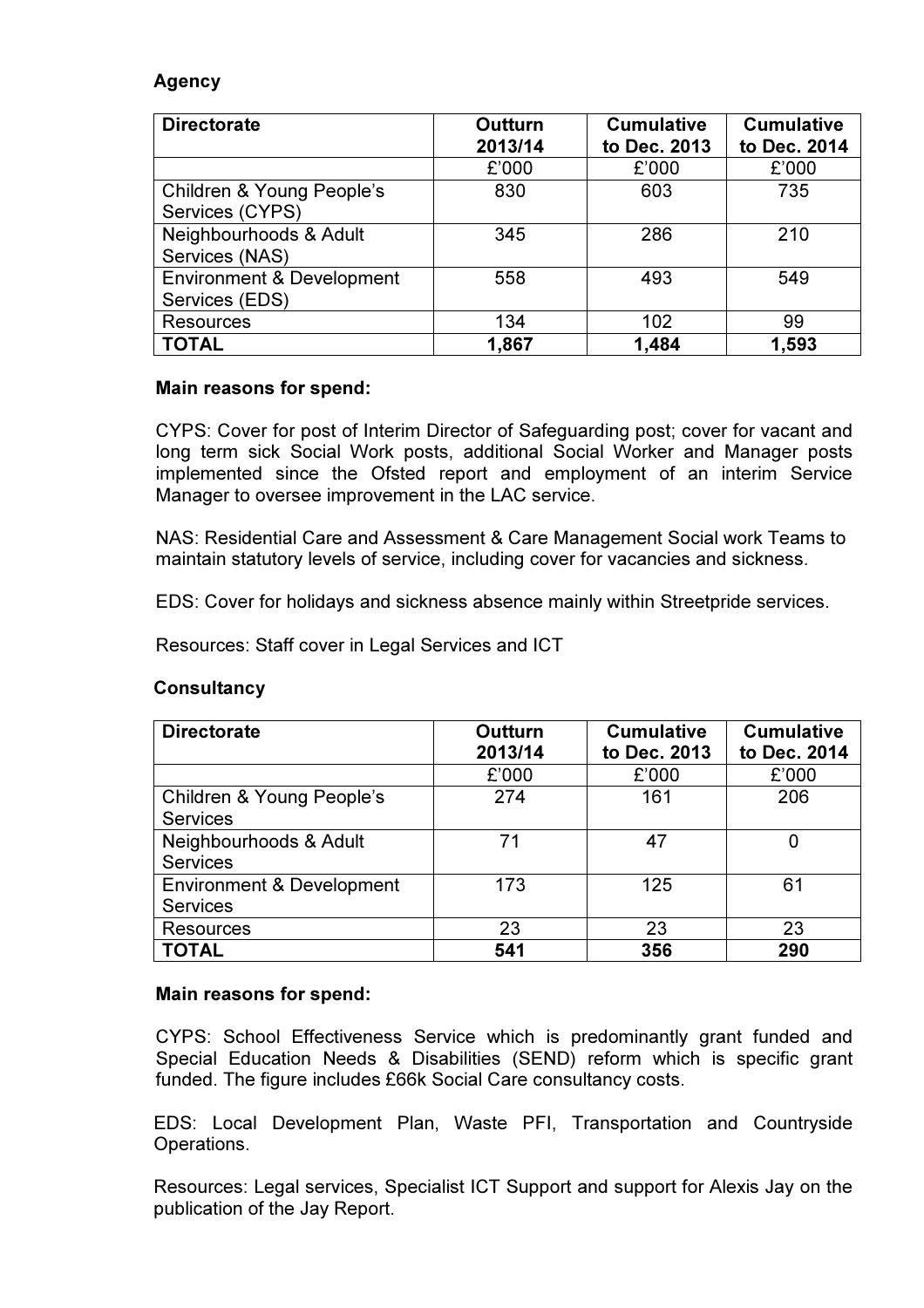### Non-Contractual Overtime

| <b>Directorate</b>                                      | <b>Outturn</b><br>2013/14 | <b>Cumulative</b><br>to Dec. 2013 | <b>Cumulative</b><br>to Dec. 2014 |
|---------------------------------------------------------|---------------------------|-----------------------------------|-----------------------------------|
|                                                         | £'000                     | £'000                             | £'000                             |
| Children & Young People's<br><b>Services</b>            | 121                       | 96                                | 81                                |
| Neighbourhoods & Adult<br><b>Services</b>               | 377                       | 306                               | 167                               |
| <b>Environment &amp; Development</b><br><b>Services</b> | 501                       | 399                               | 327                               |
| Resources                                               | 149                       | 109                               | 125                               |
| <b>TOTAL</b>                                            | 1,148                     | 910                               | 700                               |

#### Main reasons for spend:

CYPS: Provision of staff cover, mainly within residential units.

NAS: Maintaining statutory staffing levels in residential, home care, day care services and social work posts and represents cover for sickness and delays in recruiting to vacant posts.

EDS: Maintaining Streetpride services, facilities services, caretaking and cleaning.

Resources: ICT – Business Continuity (£21k), Revenues and Benefits – Income collection (£91k), Town Hall – Member services/support (£10k), Legal Services (£2k) and HR services (£1k).

### 7.5 Collection Fund

At this stage of the financial year it is forecast that the budgeted level of Council Tax and Business Rates will both be achieved.

### 8. Finance

The financial issues are discussed in section 7 above.

 Children and Young People's Directorate is currently reconfiguring its service delivery and resources to ensure that it is best placed to respond effectively to the outcomes from the Professor Jay and Ofsted reports and meet the needs of its customers. In reconfiguring services, the Directorate is committed to identifying opportunities for reducing the cost and improving the efficiency of the services provided that could facilitate a future realignment of resources into the Service.

Management actions need to be identified and implemented across all Directorates to bring projected spend in line with Budget limits by the end of March 2015.